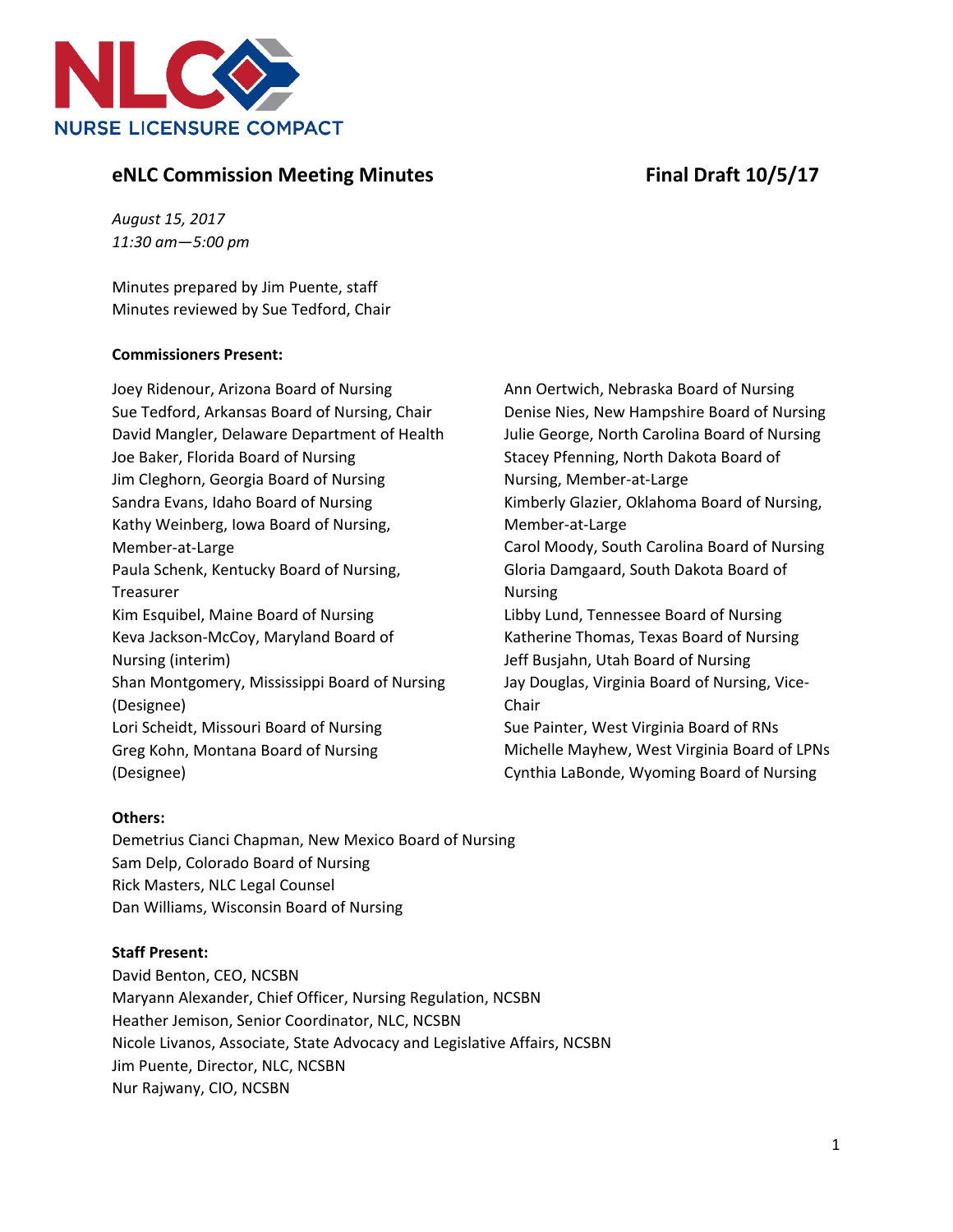### **1. Call to Order**

- The Chair called the meeting to order at 11:32 am.
- With 26 jurisdictions represented, the Chair declared a quorum present.
- Special guests included Jeff Rosa and TJ Cantwell from Federation of State Boards of Physical Therapy

### **2. Adoption of Consent Agenda**

- J. Ridenour requested that the Commission Bylaws be removed from the Consent Agenda and placed on the Regular Agenda
- D. Mangler made a motion to adopt the remaining item on the Consent Agenda and C. LaBonde seconded. The motion carried.

#### **3. Bylaws**

• J. Ridenour referenced Bylaws at Page 4, Article III Section 5. She made a request to delete:

*"The Executive Committee, by a majority vote, shall appoint a successor to hold office for the unexpired portion of the term of the member until the next regular or special meeting of the Commission at which the vacancy will be filled by a majority vote of the Commission."*

- J. Ridenour made a motion to delete the second sentence in paragraph one of Bylaws Article III Section 5 related to Vacancies and K. Esquibel seconded. The motion carried.
- J. Ridenour made a request to make the following change on Page 6 of the Bylaws Article V Section 3 related to Voting. Change "Each Commissioner is entitled to one vote" to "each Party State." Legal counsel advised that the change is not necessary as it is clarified in Article II.

### **4.** Election Results:

#### **Acknowledgement of Newly Elected Members of the Executive Committee**

Puente summarized the nominations and elections process and announced the election results.

Chair Sue Tedford, MNSc, APRN (AR) (Term ends September 30, 2019)

Vice-Chair Jay P. Douglas, MSM, RN, CSAC, FRE (VA) (Term ends September 30, 2018)

Treasurer Paula Schenk, MPH, RN (KY) (Term ends September 30, 2018)

Members-at-Large Kim Glazier, RN, M.Ed. (OK) (Term ends September 30, 2019)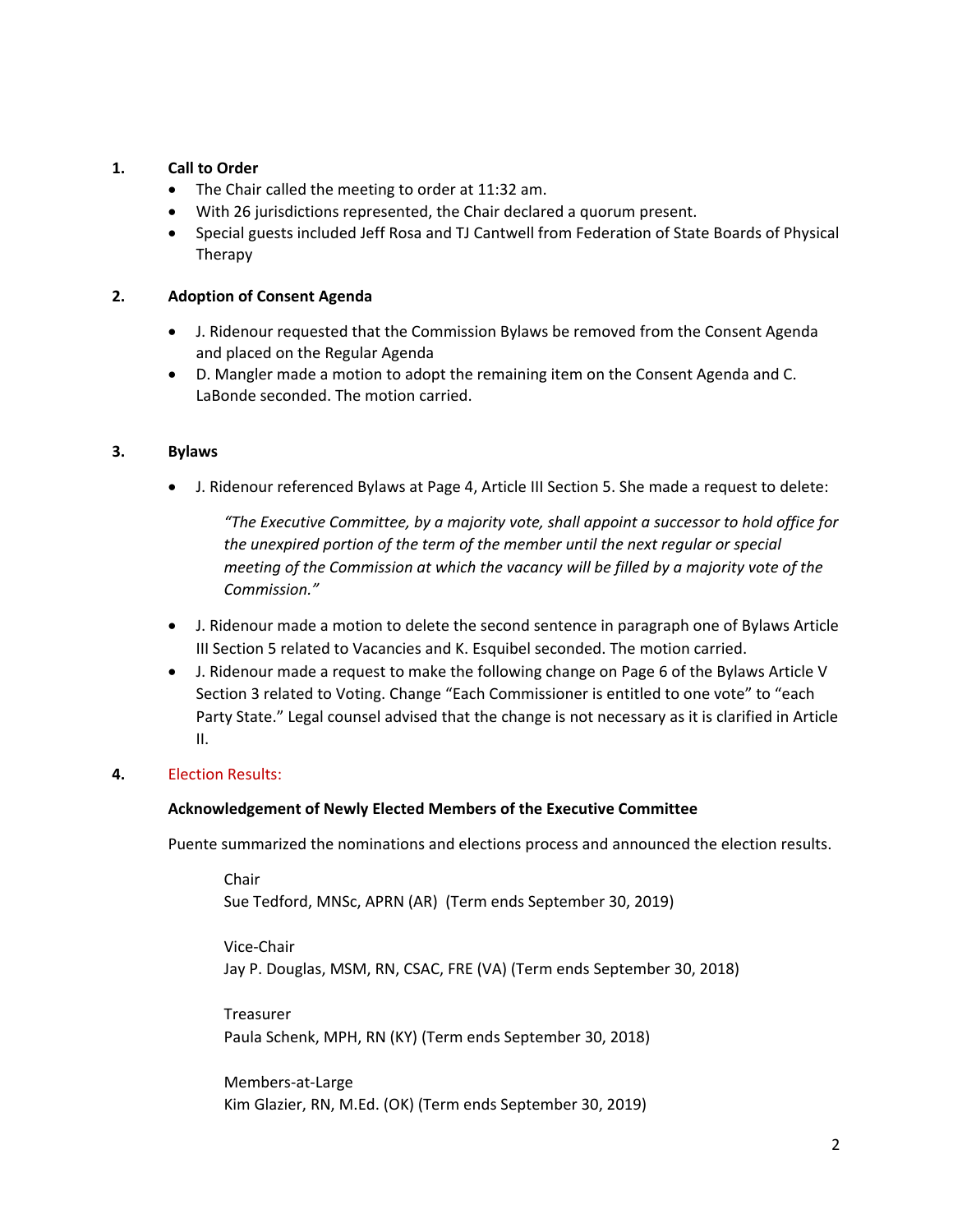Stacey Pfenning, DNP, APRN, FNP (ND) (Term ends September 30, 2019) Kathy Weinberg, MSN, RN (IA) (Term ends September 30, 2018)

### **5. Chair's Introductory Comments**

- Chair S. Tedford commented on the significant amount of progress made in the past year with the eNLC. She offered gratitude and was complimentary of the work completed by NCSBN staff.
- The Chair asked members if there were any additional items to add to the agenda and there were none.

#### **6.** Committees:

#### **Identification of Committees, Charges and Committee Appointments**

Members volunteered for participation on various committees or submitted the name of board staff to participate on a committee. Additionally, various NCSBN staff will participate in the committee meetings.

- a. Rules Committee: (a standing committee)
	- 1. Joey Ridenour (AZ), Co-Chair
	- 2. Nathan Goldman (KY), Co-Chair
	- 3. Kim Esquibel (ME)
	- 4. Michelle Mayhew (WV-PN)
	- 5. Carol Moody (SC)
	- 6. Stacey Pfenning (ND)
	- 7. Debbie McKinney (OK)
	- 8. Brett Thompson (MS)
	- 9. Rick Masters, Special Counsel to Commission
- b. Training and Education Committee
	- 1. Ann Oertwich (NE) Co-Chair
	- 2. Kim Glazier (OK) Co-Chair
	- 3. Tony Graham (NC)
	- 4. Lisa Hastings (WY)
	- 5. Erin Matthies (SD)
	- 6. Shan Montgomery (MS)
- c. Operations Committee
	- 1. Mark Majek (TX) Co-Chair
	- 2. Sue Painter (WV-RN) Co-Chair
	- 3. Jeff Busjahn (UT)
	- 4. Amanda Garland (ME)
	- 5. Darcy Hammond (OK)

The Election, Compliance and Policy Committee members will be appointed at a later date.

**7**. Rulemaking: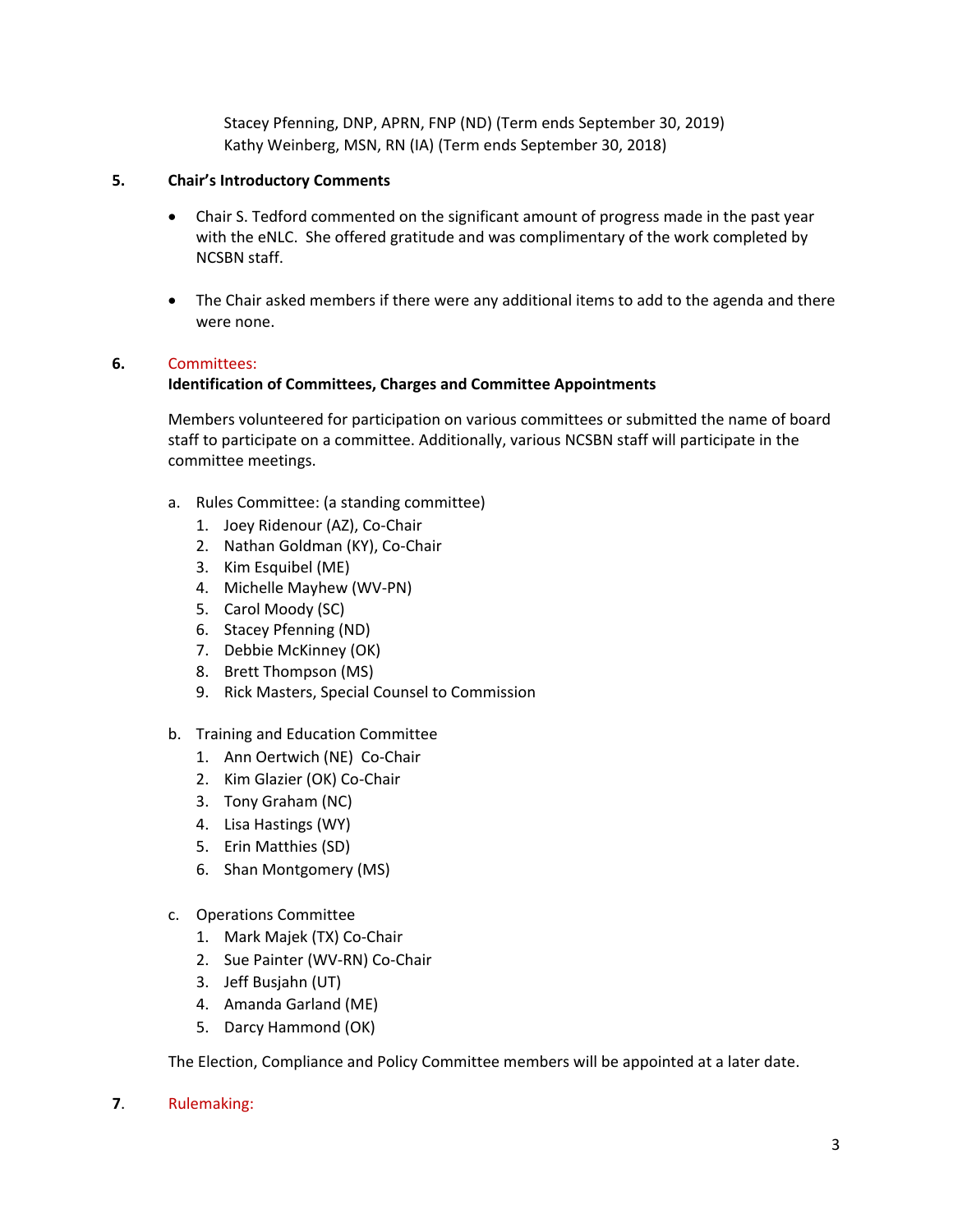- R. Masters commented that Article VIII of the eNLC model legislation is limited in what constitutes an emergency. He further stated that an emergency rule must fall into a specific category (imminent threat to public safety and welfare, rules had to be made to prevent loss of commission funds, to meet a deadline for promulgation of federal law and rule.)
- Establishment of a date by which compact must be implemented falls in to this emergency rule category. The date listed in the proposed rule is only a template. The Commission will decide what the implementation date will be.
- T. Abram suggested consideration of a "no earlier than" date. R. Masters agrees.
- R. Masters advised that member states of each compact will reciprocally recognize unencumbered licenses in either compact for a period of three to six months. Both compacts would need such a rule. The four states that have not passed the eNLC would need to promulgate the rule.
- J. Baker made a motion to adopt the emergency rule *as "Implementation of the Multi-State License Process and Issuance of licenses under the compact in all party states shall begin on January 19, 2018"* and J. Ridenour seconded. The motion carried.
- Grandfathering does not meet criteria for emergency rulemaking.
- Members agreed that grandfathering rules can be discussed at another meeting.

# **8.** Financial:

## **a. Memorandum of Understanding (MOU) with NCSBN**

- The Commission is a separate entity from NCSBN; a statutorily created entity that is distinct from NCSBN.
- The Chair and the NCSBN CEO will negotiate an MOU fee and will discuss at the next Executive Committee meeting.

## **b. Determine Annual Fee**

Members decided that the amount of the annual fee will be discussed and determined at a later date. Members requested information on the estimated expenses of the Commission.

# **9.** Technology:

## **IT / Nursys Changes and Reason Codes and Communication with FBI (Alexander, Rajwany)**

- o The database project was delayed due to FBI concerns about single state reason codes in Nursys pertaining to convictions.
- o M. Alexander announced that the uncertainty of the FBI stance came to a resolution yesterday.
- o FBI instructed that the Commission may have any information or reason codes with the exception of any information related to criminal history record information and there must be no indication that a criminal background check was performed.
- o The NCSBN IT Team connected with 14 boards and described the 54 day cycle for the Nursys extract file submission process.
- o FBI may offer different interpretations of the federal law in different states as reported by several commissioners describing their respective state's experiences with FBI audits in some jurisdictions.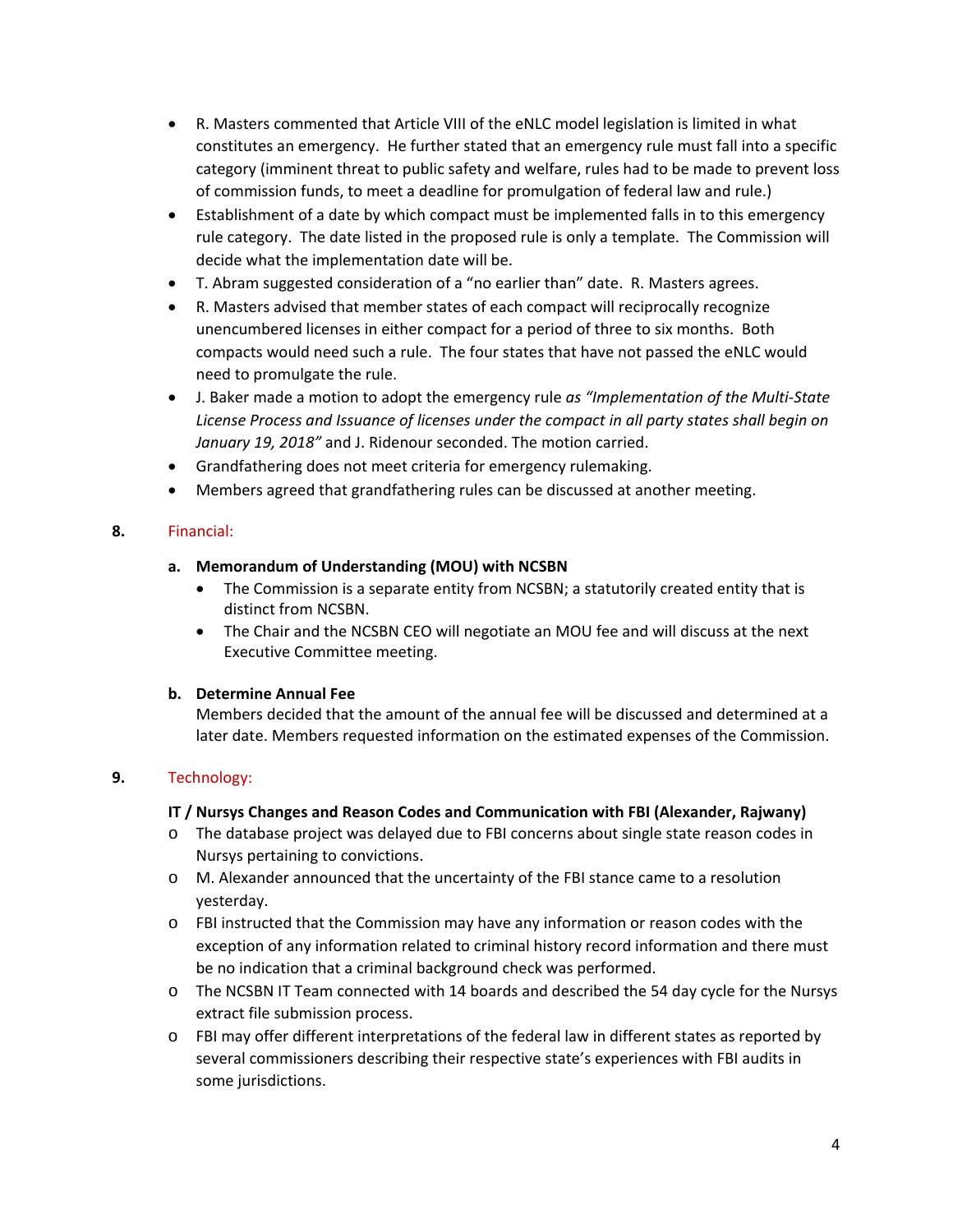- $\circ$  G. Damgaard made a motion to proceed with reason code implementation less a code related to criminal history and C. LaBonde seconded. The motion carried.
- o N. Rajwany reported that there will be an enhancement in Nursys.com for employers to view the list of states in which a nurse has authority to practice.

# **10.** Communications Strategy & Plan:

- a. Letters
	- M. Alexander reported that results of a 2014 NLC survey showed that 25% of nurses in NLC states were not aware that their primary state of residence was in fact an NLC state. This data supports the mailing of letters to all licensees in NLC states to ensure that they are aware of NLC state status and to apprise them of the impending changes in the NLC and transition to eNLC.
	- The plan is to send letters on the board's letterhead and signed by the executive officer to licensees, educators and employers.
	- The letters include basic info about eNLC, states that are members, grandfathering, ULRs, where to go for more info, date of implementation and e-Notify.
	- Each state can modify the letter as needed.
	- Every state must approve the letter, provide the board's logo and EO's signature and provide approval for NCSBN to obtain the list of licensee addresses.
	- L. Scheidt expressed concern that letters may generate calls. Other concerns include the timing of sending the letters, messaging, a call to action and the need for a unified communication strategy.
	- NCSBN will purchase an employer list from the American Hospital Association for mailing to employers.
	- Can also use the addresses of employers registered with e-notify.
	- Members agreed that letters are to be sent in Sept. and members will be notified of the date.
- b. Videos
	- Development of the videos started last year. The key audience is nurses and employers. There are two versions.
	- The key messages are to explain eNLC, provide clarity, highlight changes that will impact nurses and to have a call to action where they are directed to ncsbn.org.
	- The IS Dept is making two changes to videos requested by members.
	- A member made a suggestion to include the implementation date in the videos.
	- T. Spangler clarified that user testing has not been performed.
- c. Media Training
	- D. Kappel commented that it is challenging to know what to tell people at which time.
	- What the messaging needs to convey needs to be decided.
	- Marketing Communications Dept will be sending a series of press releases.
	- Much info is being shared via Twitter and Facebook.
	- There will be a press release about implementation date. BONs will be able to educate their staff first before information is released.